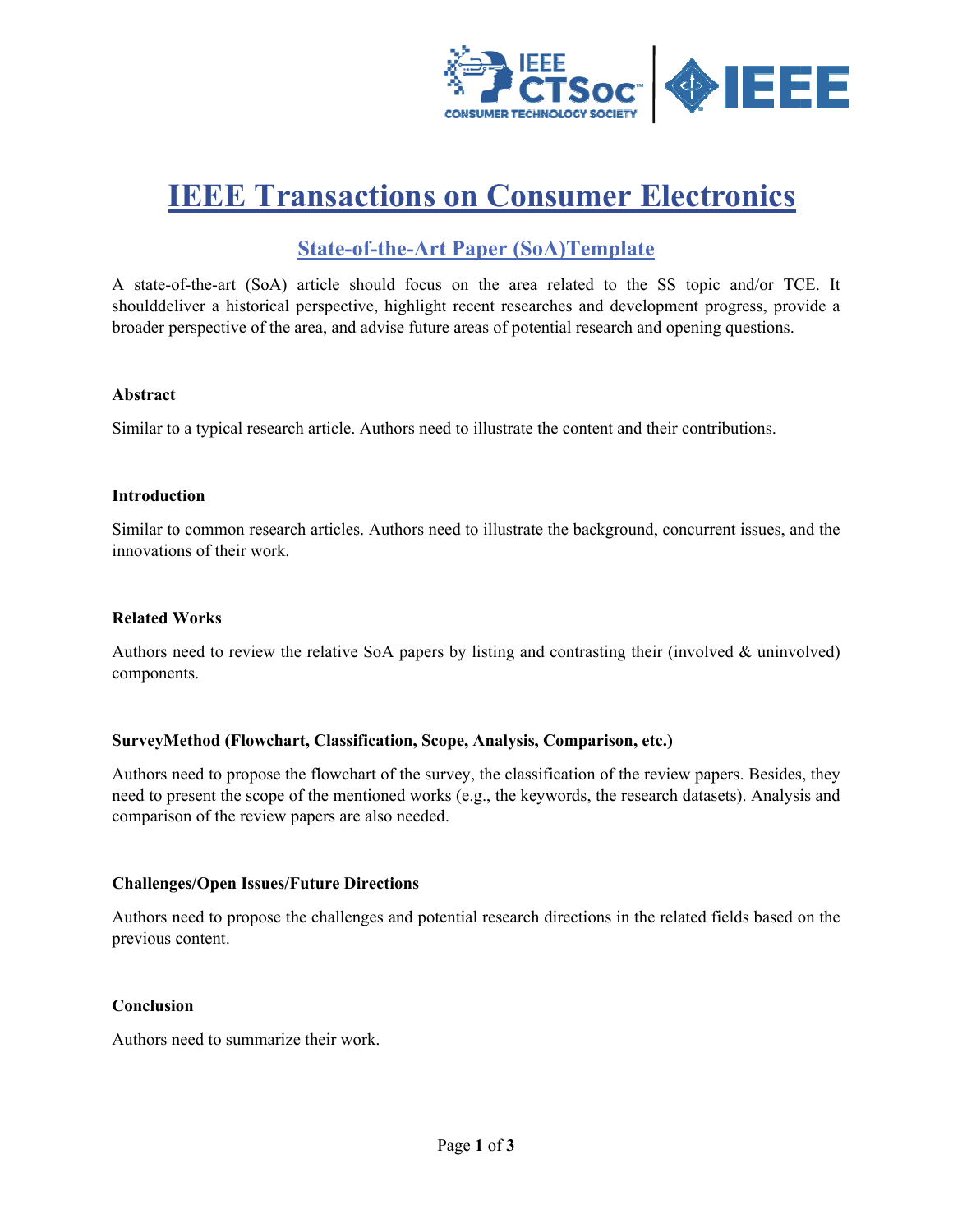

# **IEEE Transactions on Consumer Electronics**

# A Guide to Being an Associate Editor

An Associate Editor (AE) is the most important role of the review process. He/she is an interface between the Editor-in-Chief and the reviewers.

The duties of an AE are the same for every assigned paper and include:

- 1. Selecting and assigning reviewers.
- 2. Monitoring the review process.
- 3. Making a recommendation.

### 1. Selecting and Assigning Reviewers

The criteria of reviewer selection can be based on:

- (a) The direct knowledge of people who work in the same field
- (b) Various searches conducted in the database (e.g., IEEE Xplore)
- (c) System-suggest list appeared in the reviewer selection process

AEs can also manually add new reviewers into the database, and this may help AEs to avoid potential problems when making recommendation.

AEs can select as many reviewers as they want, but invite FIVE reviewers at initial. Some reviewers will either decline or accept the invitation, and some of them will not reply. You may need to invite new reviewers if the invited reviewers have not replied within a week.

## 2. Monitoring the Review Process

The AEs have to ensure the timely completion of the review process. AEs should check the progress of the manuscripts regularly (at least once a week). Also, AEs can contact reviewers directly to remind the completion of the review.

## 3. Making a Recommendation

The recommendation has to be made with at least FOUR to FIVE valid reviews. A valid review refers to the comments to the author with adequate justification of the recommendation of the reviewer. Reviews with inadequate justification should be discarded in the process of making a recommendation.

AE's recommendation does not imply as a mean value of the recommendations of the reviewers. However, the recommendation of a rejection should require two valid "reject" recommendations